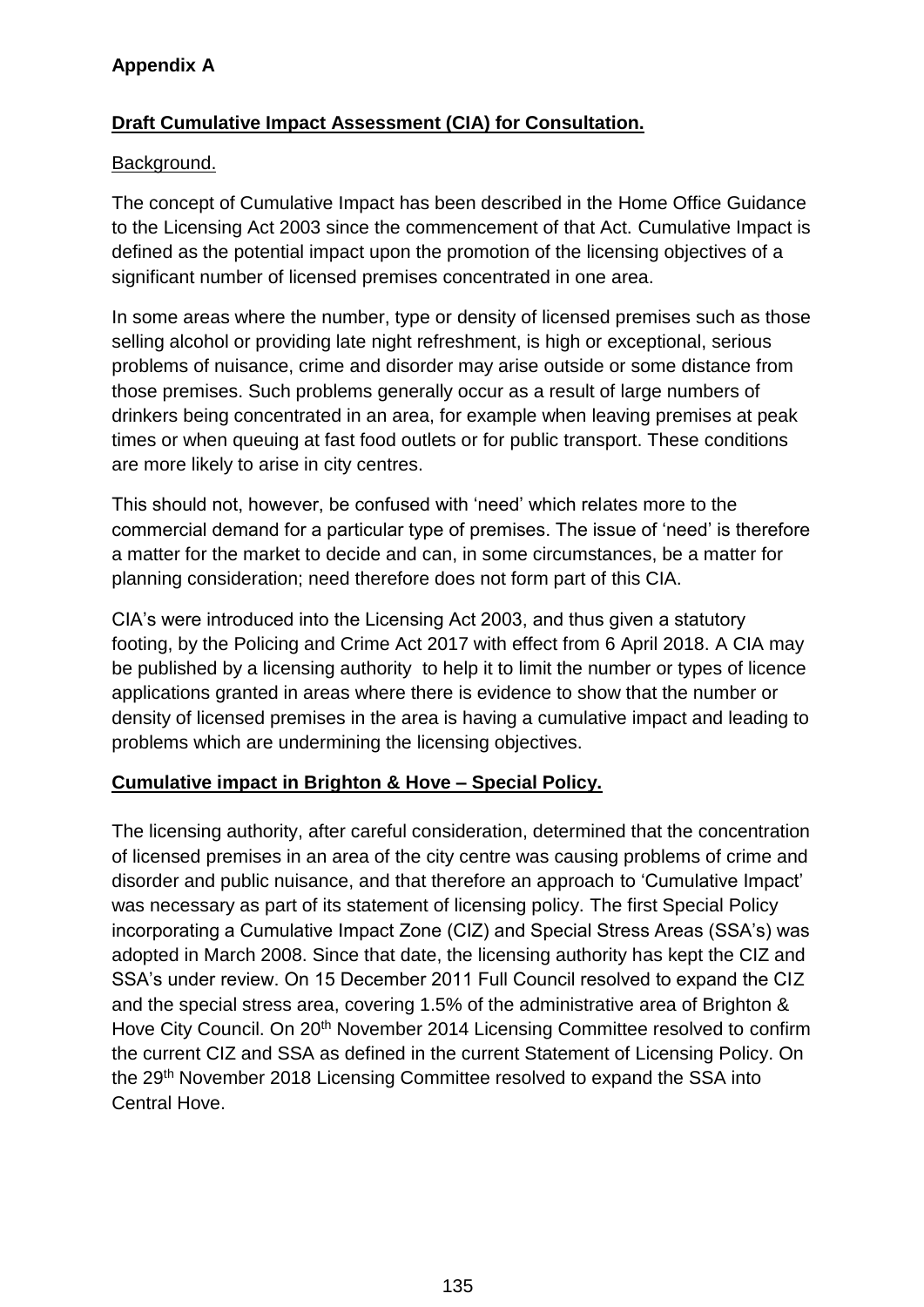This CIA incorporating the special policy will refer to a Cumulative Impact Zone ("the CIZ") in the Brighton city centre, a detailed plan of which is shown below:



Cumulative Impact Zone, January 2020

The Cumulative Impact Zone comprises the area bounded by and including: the north side of Western Road, Brighton from its intersection with the west side of Holland Road to the junction with the west side of Dyke Road at its eastern end; from there, north-east to the junction of the north side of Air Street with the west side of Queens Road and then northward to the north-west corner of Surrey Street junction with Queens Road; thence along the north side of Trafalgar Street eastwards to its junction with York Place and continuing south-east across to Grand Parade, then south to the junction of Edward Street; along the north side of Edward Street to the east side of its junction with Egremont Place and southward along the eastern sides of Upper Rock Gardens and Lower Rock Gardens; southward to the mean water mark and following the mean water line westward to a point due south of the west boundary of Holland Road; northward to that point and along the west side of Holland Road to its northwest boundary and then diagonally across Western Road to its intersection with the west side of Holland Road.

Brighton & Hove Public Health Intelligence, 2020<br>2014 @ m Copyright. All rights reserved. Licence: 100020999. Brighton & Hove City Council. 2019. Cities Revealed eetMap (and) contributors, CC-BY-SA © Cro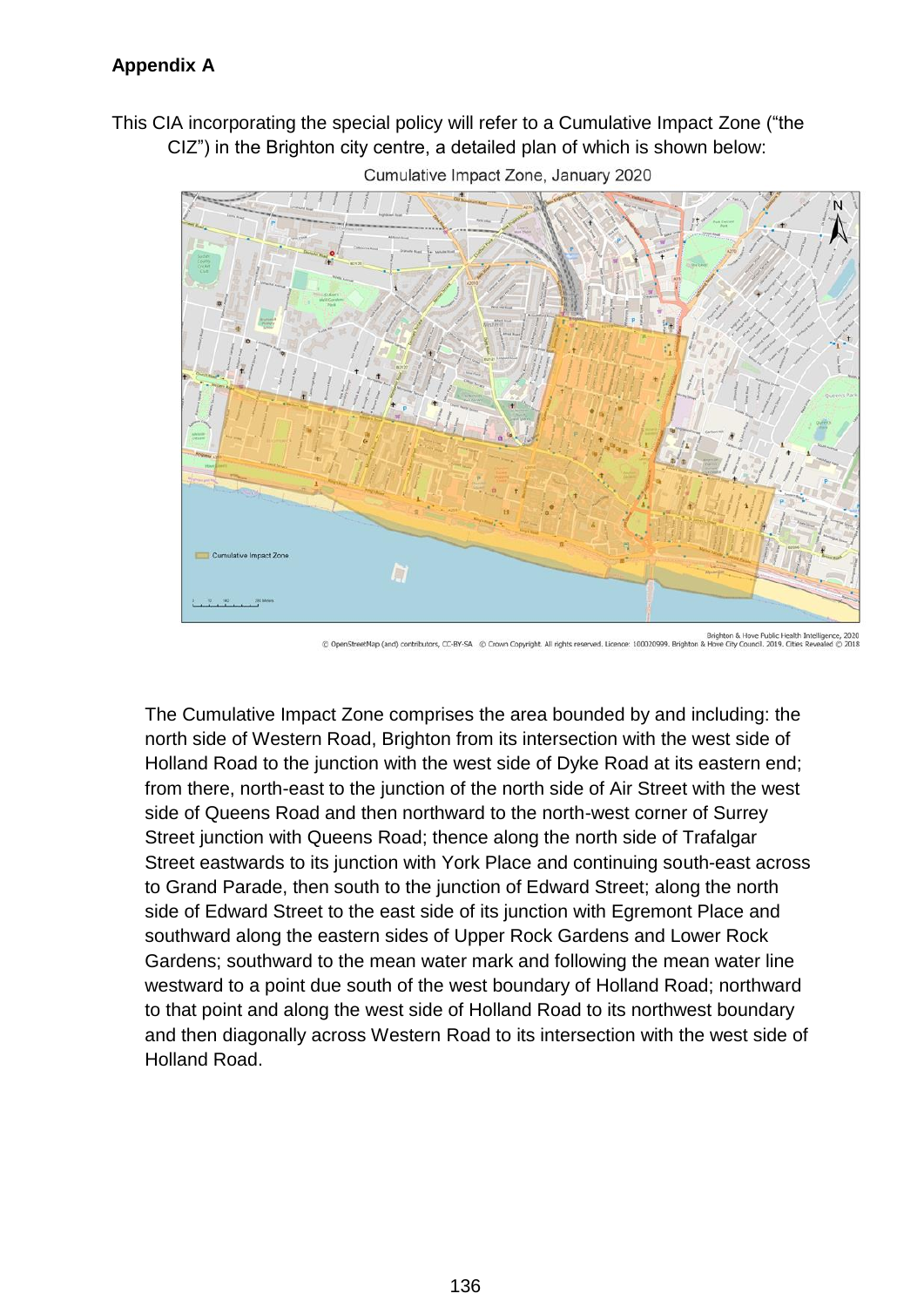# **Appendix A**

# **The CIA and special policy.**

The Licensing Authority continues to consider that the number of licensed premises in the CIZ is such that it is likely that granting further licences would be inconsistent with the authority's duty to promote the licensing objectives.

This CIA and special policy is thus setting down a strong statement of intent about its approach to considering applications for the grant or variation of premises licences or club premises certificates in the CIZ.

The special policy will only be overridden in exceptional circumstances. The effect of this special policy is that applications for new premises licences or club premises certificates within the area, or variations which are likely to add to the existing Cumulative Impact, will be refused following relevant representations. This presumption can be rebutted by the applicant if they can show that their application will have no negative Cumulative Impact/ will not add to cumulative impact. This special policy also applies to all new premises licences and club premises certificates, for example pubs, restaurants and take-away establishments. Off licences also come within this policy as they can contribute to problems of street drinking, proxy purchasing, dispersal issues, preloading and excessive drinking and related disorder.

The presumption of refusal does not relieve responsible authorities or other persons of the need to make a relevant representation. If there are no representations, the licensing authority must grant the application in terms consistent with the operating schedule submitted.

Furthermore, this special policy is not absolute. Upon receipt of a relevant representation, the licensing authority will always consider the circumstances of each case and whether there are exceptional circumstances to justify departing from its special policy in the light of the individual circumstances of the case. If an application is unlikely to add to the cumulative impact of the area, it may be granted. The impact can be expected to be different for premises with different styles and characteristics. For example, while a large nightclub or high capacity public house might add to problems of cumulative impact, a small restaurant, theatre or live music venue (where alcohol is not the primary activity) may be considered exceptional circumstances. The fact that a premises will be/is exceptionally well managed with a well-qualified applicant, or that there are no residential premises nearby, will not be considered exceptional. Applications for premises within the CIZ should give consideration to potential cumulative impact issues when setting out the steps that will be taken to promote the licensing objectives.

The Matrix approach: The licensing authority has published within its statement of licensing policy a framework of what types of premises it would like to see in the CIZ and which it believes are less likely to add to problems of cumulative impact in the